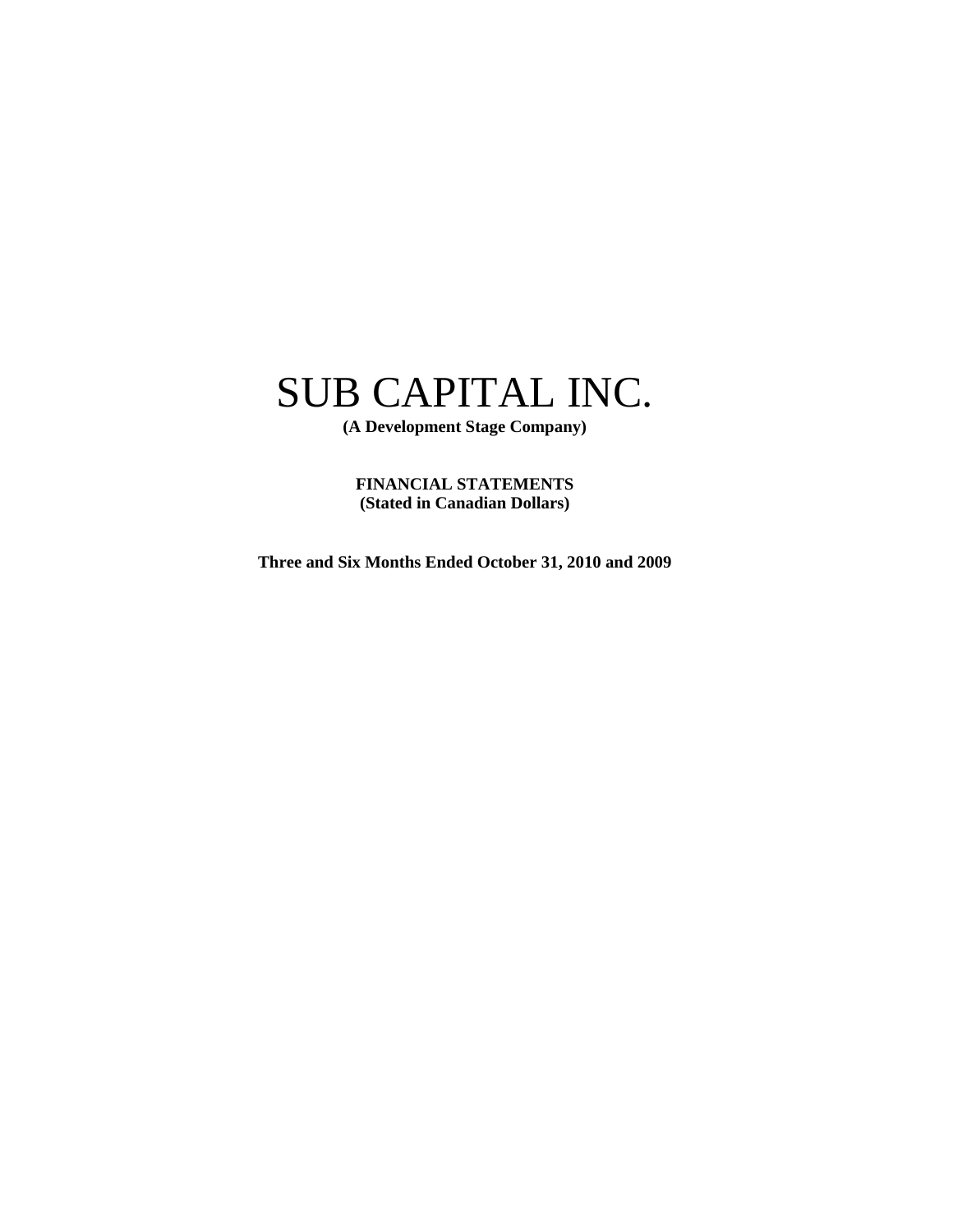**SUB CAPITAL INC. (the "Company")** 

### **INTERIM FINANCIAL STATEMENTS Three and six months ended October 31, 2010**

### **NOTICE OF NO AUDITOR REVIEW OF INTERIM FINANCIAL STATEMENTS**

The accompanying unaudited interim financial statements of the Company have been prepared by and are the responsibility of Company's management.

The Company's independent auditor has not performed a review of these financial statements in accordance with the standards established by the Canadian Institute of Chartered Accountants for a review of interim financial statements by an entity's auditor.

December 15, 2010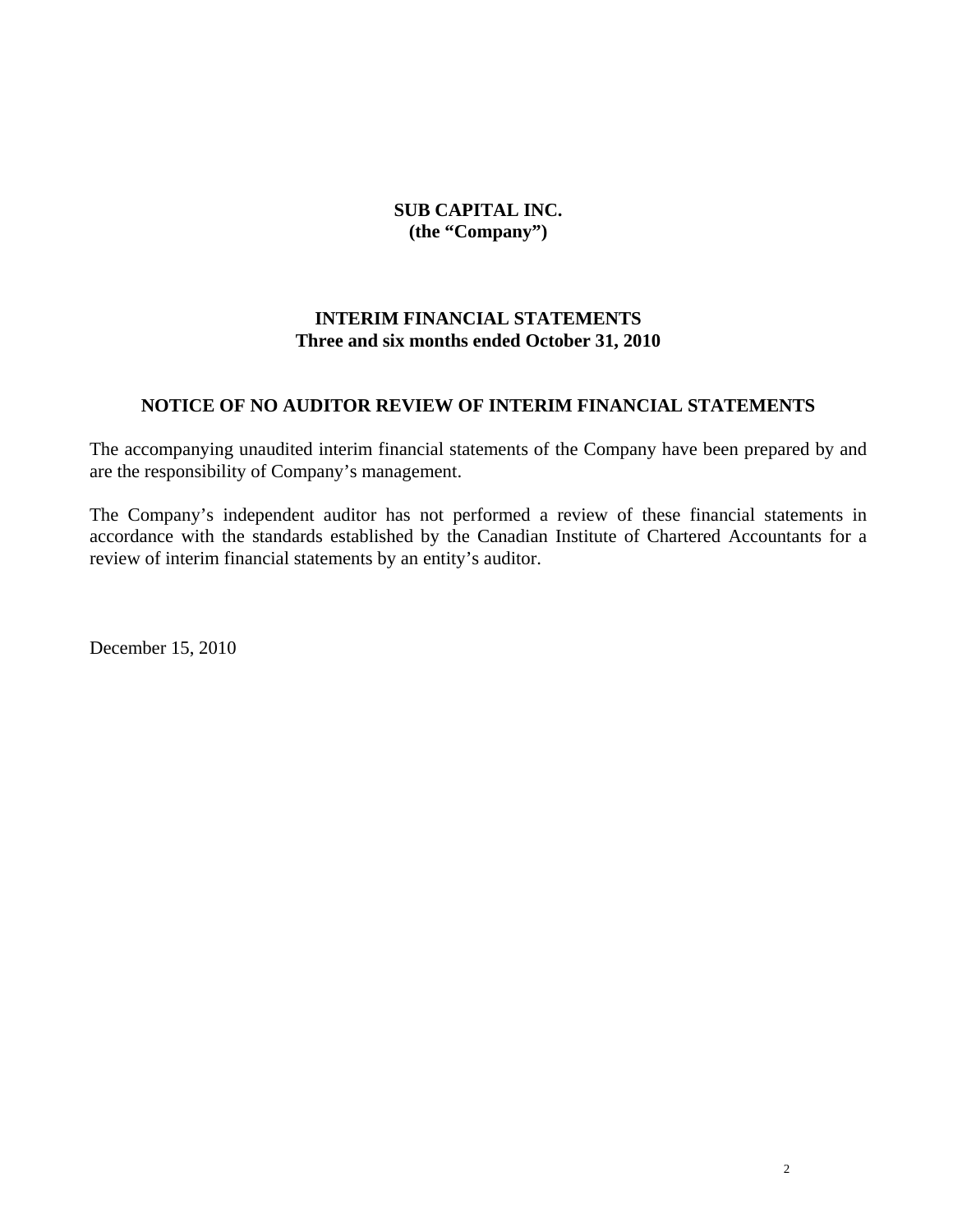# **SUB CAPITAL INC.**<br>Balance Sheets

(Unaudited – Prepared by Management) (Expressed in Canadian Dollars)

As at October 31, 2010 and April 30, 2010

|                                                                                                               | October 31, 2010<br>S               | April 30, 2010<br>Ж                 |
|---------------------------------------------------------------------------------------------------------------|-------------------------------------|-------------------------------------|
| <b>ASSETS</b>                                                                                                 |                                     |                                     |
| <b>CURRENT</b><br>Cash and Cash Equivalents                                                                   | 375,545                             | 163,483                             |
| Share Subscription Receipts in Transit (Note 5)<br><b>Amounts Receivable</b><br>Prepaid Expenses and Deposits | 25,048<br>1,200                     | 218,290<br>10,439                   |
|                                                                                                               | 401,793                             | 392,212                             |
| Equipment (Note 6)<br>Resource Property (Note 7)                                                              | 2,526<br>67,188                     |                                     |
|                                                                                                               | 471,507                             | 392,212                             |
| <b>LIABILITY</b>                                                                                              |                                     |                                     |
| <b>CURRENT</b><br>Accounts Payable and Accrued Liabilities<br>Loans Payable (Note 8)                          | 6,863<br>120,000<br>126,863         | 54,830<br>54,830                    |
|                                                                                                               |                                     |                                     |
| <b>SHAREHOLDERS' EQUITY</b>                                                                                   |                                     |                                     |
| Share Capital (Note 9(b))<br>Contributed Surplus (Note 10)<br>Deficit                                         | 4,103,847<br>650,875<br>(4,410,078) | 4,067,480<br>580,205<br>(4,310,303) |
|                                                                                                               | 344,644                             | 337,382                             |
|                                                                                                               | 471,507                             | 392,212                             |

Nature of Operations and Going Concern (Note 1)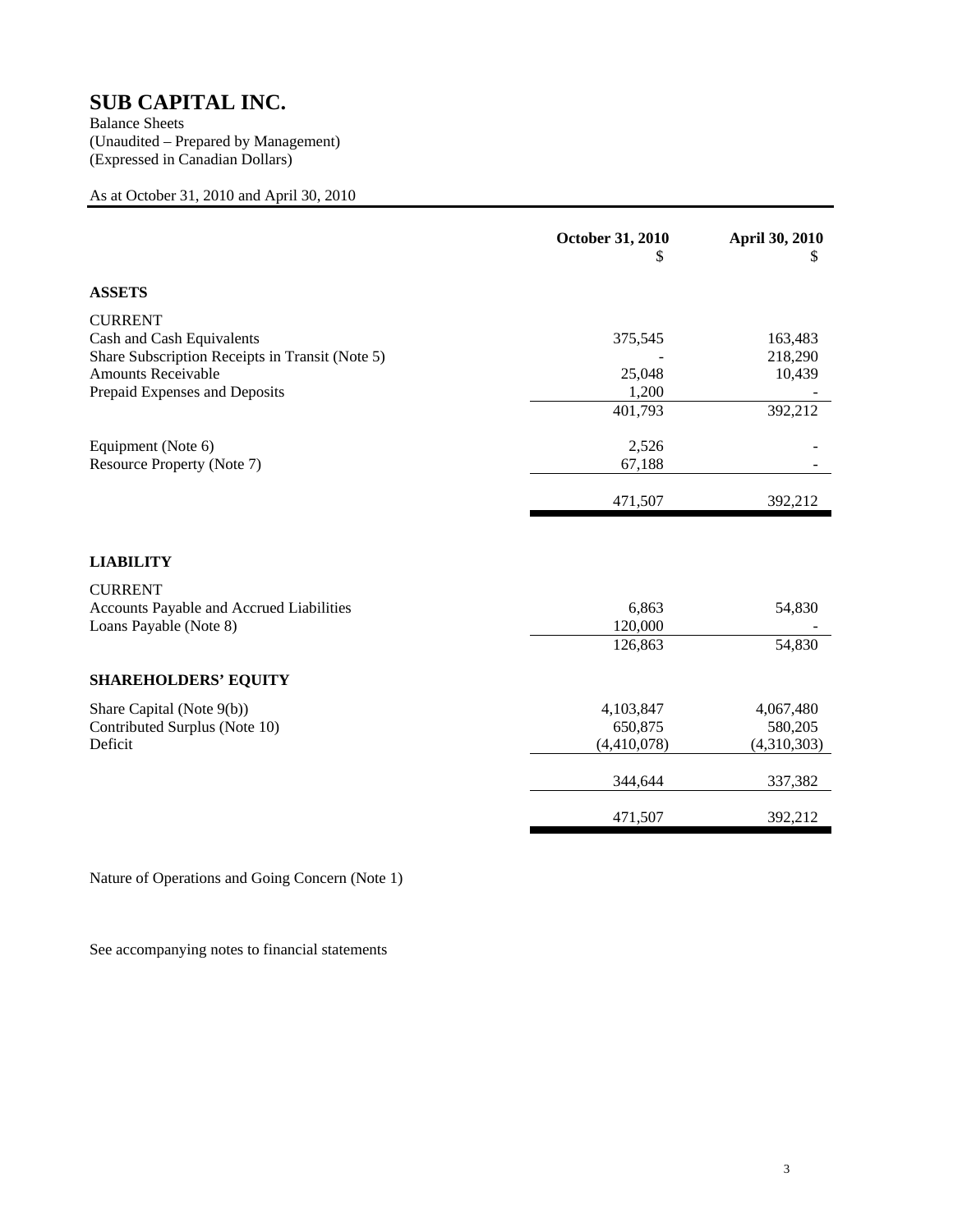# **SUB CAPITAL INC.**<br>Statements of Operations and Deficit

(Unaudited – Prepared by Management) (Expressed in Canadian Dollars)

### For the Three and Six Months Ended October 31, 2010 and 2009

|                                                                       | <b>Three Months Ended</b> |                     | <b>Six Months Ended</b> |                     |
|-----------------------------------------------------------------------|---------------------------|---------------------|-------------------------|---------------------|
|                                                                       | October 31,<br>2010       | October 31,<br>2009 | October 31,<br>2010     | October 31,<br>2009 |
|                                                                       | \$                        | \$                  | \$                      | \$                  |
| <b>EXPENSES</b>                                                       |                           |                     |                         |                     |
| Amortization                                                          | 205                       |                     | 205                     |                     |
| <b>Interest and Bank Charges</b>                                      | 3,271                     | 147                 | 3,528                   | 294                 |
| <b>Consulting and Management Fees</b>                                 | 14,745                    |                     | 22,245                  |                     |
| Office, Rent and Administration                                       | 10,100                    | 7,559               | 14,161                  | 7,559               |
| <b>Professional Fees</b>                                              | 775                       | 6,655               | 9,538                   | 8,005               |
| <b>Regulatory Fees</b>                                                | 6,956                     |                     | 10,406                  |                     |
| <b>Stock-Based Compensation</b>                                       | 27,739                    |                     | 27,739                  |                     |
| Transfer Agent and Shareholder Information                            | 3,126                     |                     | 6,324                   |                     |
| <b>Travel and Promotion</b>                                           | 4,861                     |                     | 5,811                   |                     |
|                                                                       | 71,778                    | 14,361              | 99,957                  | 15,858              |
| <b>LOSS BEFORE INTEREST INCOME</b>                                    | (71, 778)                 | (14, 361)           | (99, 957)               | (15,858)            |
| <b>Interest Income</b>                                                | 182                       |                     | 182                     |                     |
| <b>NET LOSS FOR THE PERIOD</b>                                        | (71, 596)                 | (14, 361)           | (99, 775)               | (15,858)            |
| Deficit, Beginning of the Period                                      | (4,338,482)               | (4,079,421)         | (4,310,303)             | (4,077,924)         |
| DEFICIT, END OF THE PERIOD                                            | (4,410,078)               | (4,093,782)         | (4,410,078)             | (4,093,782)         |
|                                                                       |                           |                     |                         |                     |
| <b>BASIC AND DILUTED LOSS PER SHARE</b>                               | (0.01)                    | (0.001)             | (0.01)                  | (0.001)             |
| <b>WEIGHTED AVERAGE NUMBER OF</b><br><b>COMMON SHARES OUTSTANDING</b> | 10,469,480                | 2,735,336           | 10,358,322              | 2,735,636           |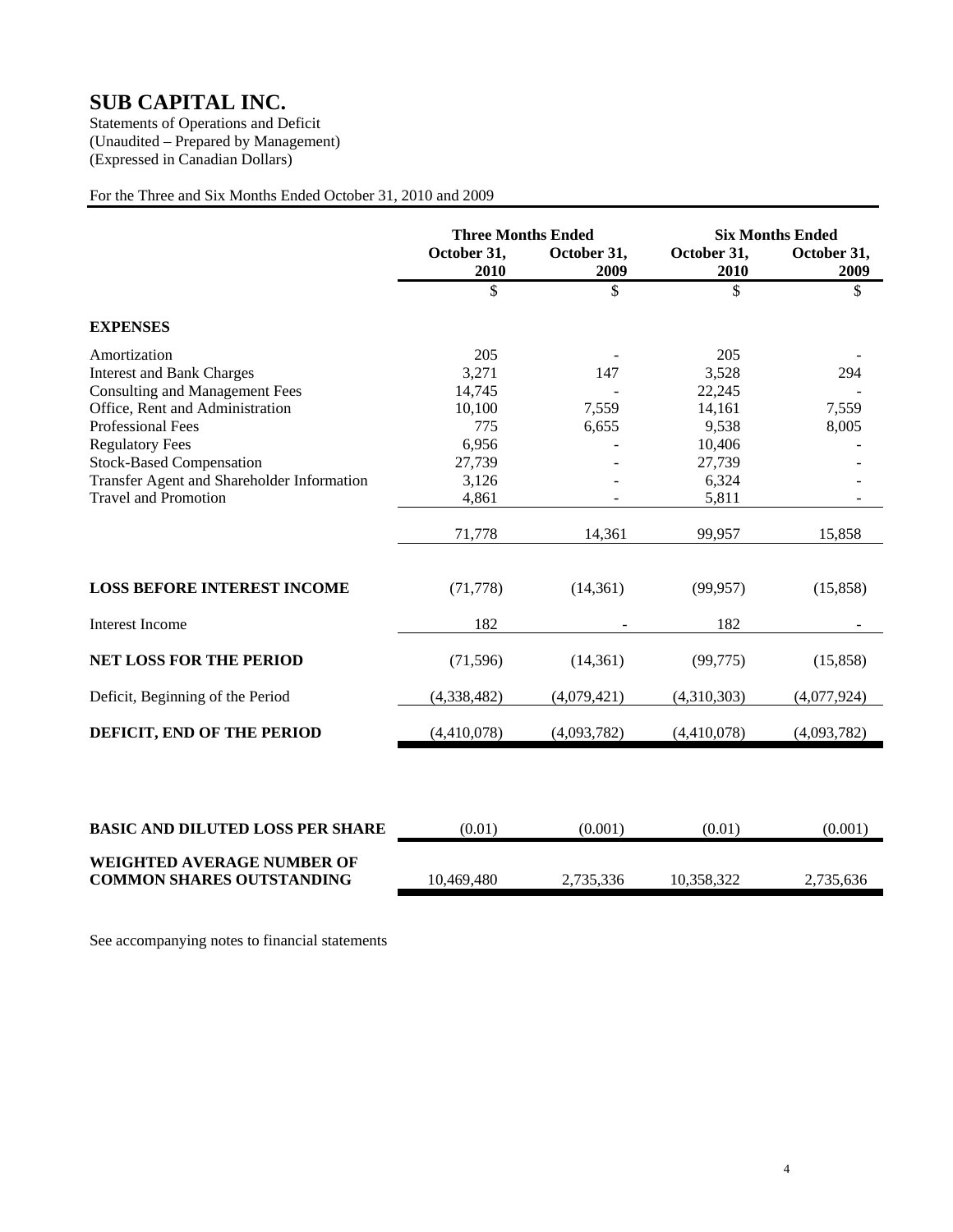### **SUB CAPITAL INC.**

Statements of Comprehensive Loss (Unaudited – Prepared by Management) (Expressed in Canadian Dollars)

For the Three and Six Months Ended October 31, 2010 and 2009

|                                           | <b>Three Months Ended</b>                  |           | <b>Six Months Ended</b> |           |  |  |  |  |  |  |  |  |                     |
|-------------------------------------------|--------------------------------------------|-----------|-------------------------|-----------|--|--|--|--|--|--|--|--|---------------------|
|                                           | October 31,<br>October 31.<br>2010<br>2009 |           | October 31,<br>2010     |           |  |  |  |  |  |  |  |  | October 31.<br>2009 |
|                                           | \$                                         |           |                         |           |  |  |  |  |  |  |  |  |                     |
| <b>NET LOSS FOR THE PERIOD</b>            | (71, 596)                                  | (14,361)  | (99, 775)               | (15,858)  |  |  |  |  |  |  |  |  |                     |
| Other Comprehensive Income for the Period | ۰                                          |           | -                       |           |  |  |  |  |  |  |  |  |                     |
| <b>COMPREHENSIVE LOSS FOR THE PERIOD</b>  | (71, 596)                                  | (14, 361) | (99,775)                | (15, 858) |  |  |  |  |  |  |  |  |                     |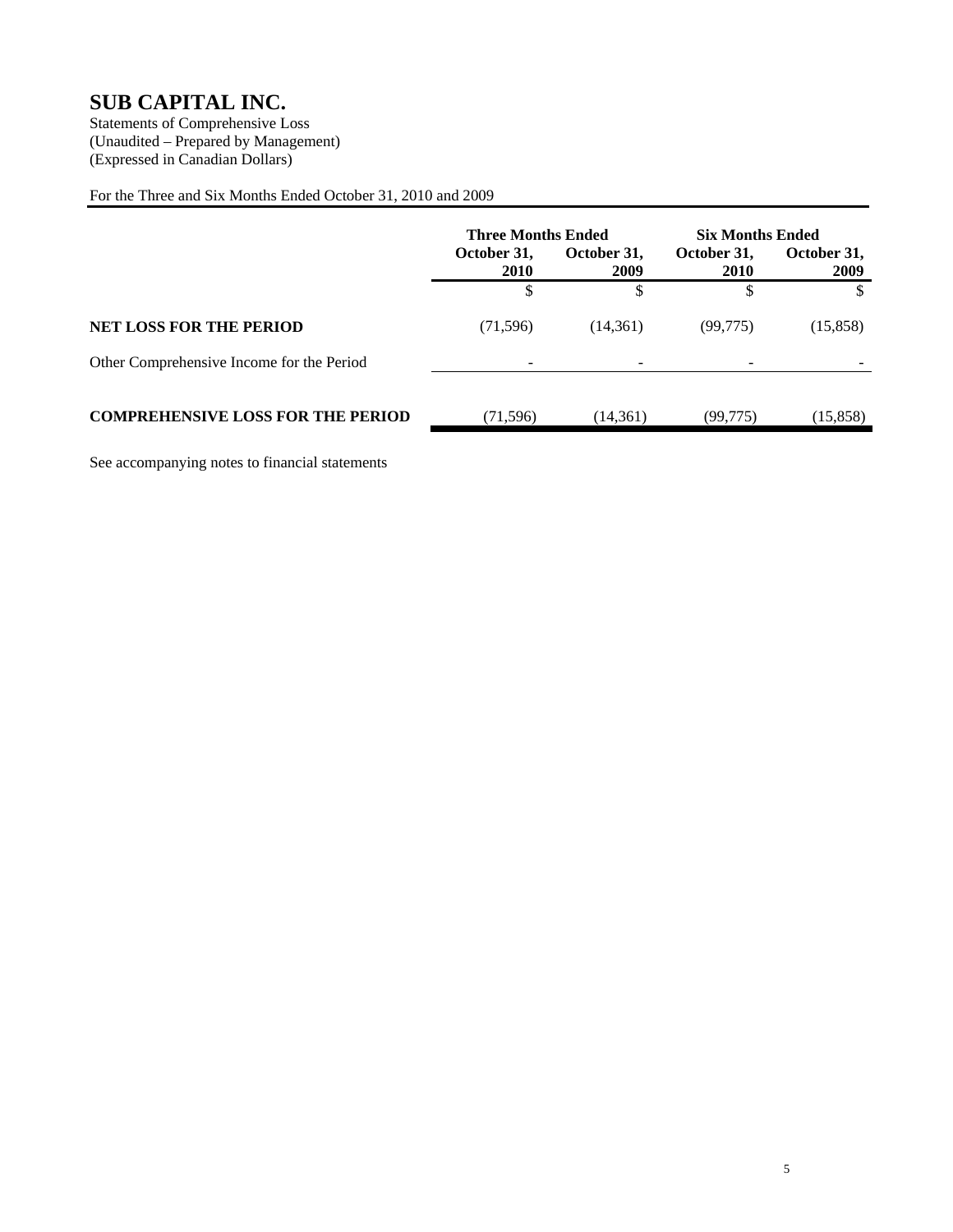### **SUB CAPITAL INC.**

Statements of Cash Flows (Unaudited – Prepared by Management) (Expressed in Canadian Dollars)

### For the Three and Six Months Ended October 31, 2010 and 2009

|                                                        | <b>Three Months Ended</b> |                     | <b>Six Months Ended</b> |                     |
|--------------------------------------------------------|---------------------------|---------------------|-------------------------|---------------------|
|                                                        | October 31,<br>2010       | October 31,<br>2009 | October 31,<br>2010     | October 31,<br>2009 |
|                                                        | \$                        | \$                  | \$                      | \$                  |
| <b>CASH WAS PROVIDED BY (USED IN)</b>                  |                           |                     |                         |                     |
| <b>OPERATING ACTIVITIES</b>                            |                           |                     |                         |                     |
| Net Loss for the Period                                | (71, 596)                 | (14, 361)           | (99, 775)               | (15, 858)           |
| Items Not Affecting Cash                               |                           |                     |                         |                     |
| Amortization                                           | 205                       |                     | 205                     |                     |
| <b>Stock-Based Compensation</b>                        | 27,739                    |                     | 27,739                  |                     |
|                                                        | (43, 652)                 |                     | (71, 831)               | (15, 858)           |
| Changes in Non-Cash Working Capital Accounts           |                           |                     |                         |                     |
| <b>Amounts Receivable</b>                              | (10, 231)                 | 9,909               | (14,609)                | 10,192              |
| Prepaid Expenses and Deposits                          | 3,696                     |                     | (1,200)                 |                     |
| Accounts Payable and Accrued Liabilities               | (47,992)                  | (768)               | (51, 598)               | (826)               |
|                                                        |                           |                     |                         |                     |
|                                                        | (98, 179)                 | (5,220)             | (139, 238)              | (6,492)             |
| <b>FINANCING ACTIVITY</b>                              |                           |                     |                         |                     |
| Loans Payable                                          | 120,000                   |                     | 120,000                 |                     |
| Net Proceeds on Private Placement                      |                           |                     | 278,838                 |                     |
| Proceeds Received on Shareholder Notes                 |                           | 15,000              |                         | 15,000              |
| Shares Issued for Cash                                 | 18,750                    |                     | 18,750                  |                     |
|                                                        |                           |                     |                         |                     |
|                                                        | 138,750                   | 15,000              | 417,588                 | 15,000              |
|                                                        |                           |                     |                         |                     |
| <b>INVESTING ACTIVITY</b><br><b>Deferred Costs</b>     | 10,545                    |                     |                         |                     |
| Purchase of Equipment                                  | (2,731)                   |                     | (2,731)                 |                     |
| <b>Resource Property</b>                               | (63, 557)                 |                     | (63, 557)               |                     |
|                                                        |                           |                     |                         |                     |
|                                                        | (55, 743)                 |                     | (66, 288)               |                     |
|                                                        |                           |                     |                         |                     |
| <b>INCREASE (DECREASE) IN CASH</b>                     | (15, 172)                 | 9,780               | 212,062                 | 8,508               |
| Cash and Cash Equivalents, Beginning of the Period     | 390,717                   | 2,320               | 163,483                 | 3,592               |
|                                                        |                           |                     |                         |                     |
| CASH AND CASH EQUIVALENTS,<br><b>END OF THE PERIOD</b> | 375,545                   | 12,100              | 375,545                 | 12,100              |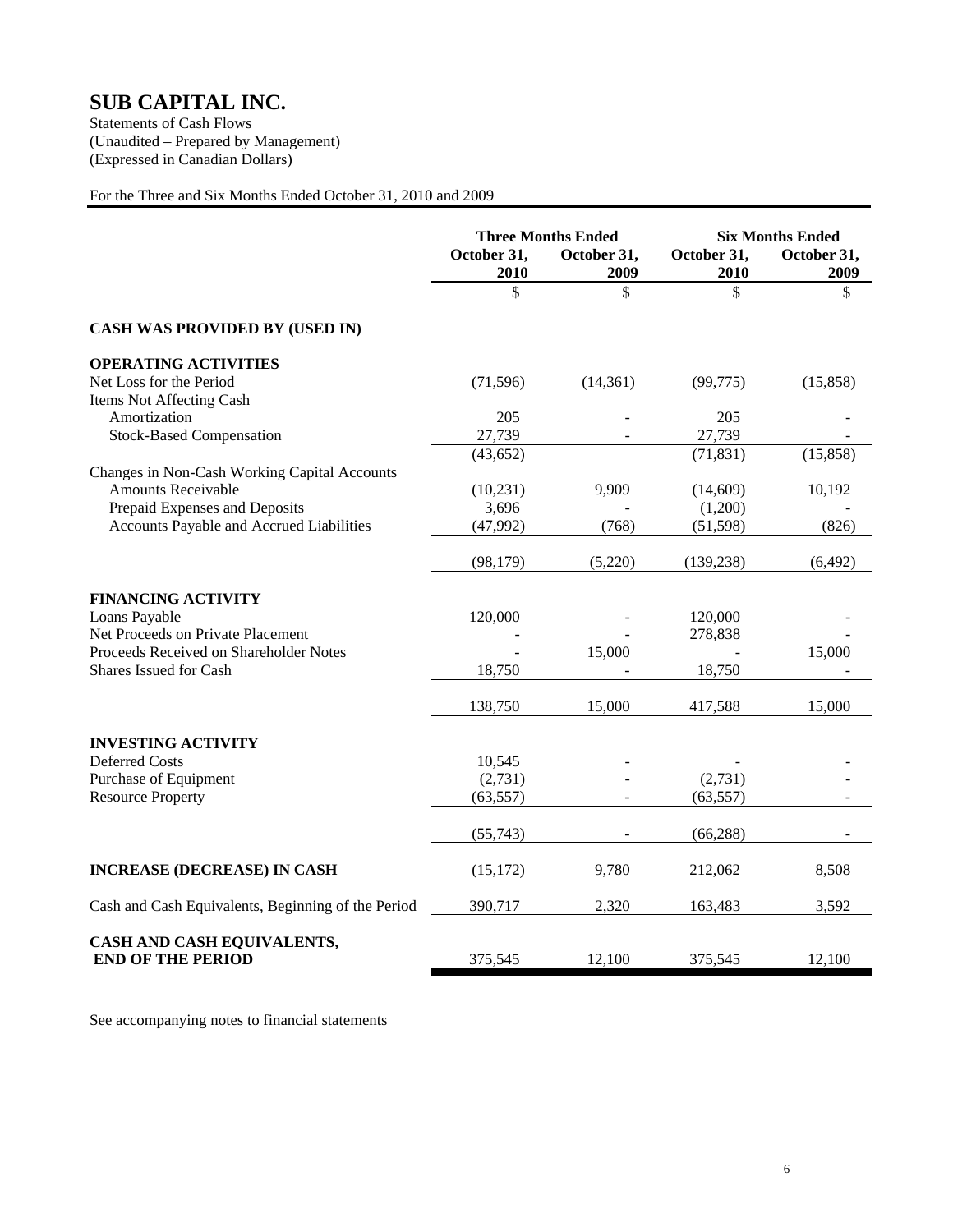(Unaudited – Prepared by Management) (Expressed in Canadian Dollars)

For the Three and Six Months Ended October 31, 2010 and 2009

### **NOTE 1 – NATURE OF OPERATIONS**

SUB Capital Inc. (the "Company") was incorporated under the laws of Canada on November 9, 2005. On November 25, 2009, the Company consolidated its capital stock on a ten-for-one basis. All share and per share information contained in these financial statements reflect the post-consolidated share numbers.

Effective September 5, 2008, the Company was designated as inactive and its listing was transferred to the NEX Board of the TSX Venture Exchange ("Exchange"). On June 25, 2010, the Company entered into an option agreement with Unity Energy Corp. ("Unity"), a public company incorporated under the laws of the Province of British Columbia and listed on the Exchange, pursuant to which the Company may acquire a 75% interest in Thorburn Lake Property located in Saskatchewan (Note 7). The transaction constituted as the Company's Change of Business under the policies of the Exchange. On September 23, 2010, the Company received Exchange acceptance of its Change of Business and effective September 24, 2010, the Company's listing transferred from the NEX to Tier 2 of the Exchange.

The Company is in the process of exploring its resource properties and has not yet determined whether these properties contain reserves that are economically recoverable. The Company's ability to continue as a going concern and the recoverability of the amounts capitalized for resource properties and related deferred exploration expenditures are dependent upon the ability of the Company to raise additional financing in order to complete the acquisition, exploration and development of its resource properties, the discovery of economically recoverable reserves, the attainment of future profitable production or proceeds from disposition of the Company's resource properties. The outcome of these matters cannot be predicted at this time.

These financial statements have been prepared in accordance with generally accepted accounting principles applicable to a going concern, which assumes that the Company will be able to meet its obligations and continue its operations for its next fiscal year. As at October 31, 2010, the Company had not yet achieved profitable operations, has working capital of \$274,930 (April 30, 2010 - \$337,382) and accumulated losses of \$4,410,078 and expects to incur further losses in the development of its business. The Company has sufficient liquidity to meet its obligations during the period ending April 30, 2011. The Company will be required to raise additional capital in order to make option payments and incur expenditures to maintain its option to acquire an interest in the Thorburn Lake property. However, there can be no assurance that the Company will be able to obtain additional financial resources necessary and/or achieve profitability or positive cash flows. These financial statements do not give effect to adjustments that would be necessary should the Company be unable to continue as a going concern and, therefore, be required to realize its assets and liquidate its liabilities and commitments in other than the normal course of operations, and at amounts different from those in the accompanying financial statements.

### **NOTE 2 – BASIS OF PRESENTATION**

These unaudited interim financial statements have been prepared in accordance with generally accepted accounting principles ("GAAP") in Canada. They do not include all of the information and disclosures required by Canadian GAAP for annual financial statements. In the opinion of management, all adjustments considered necessary for fair presentation have been included in these financial statements. The unaudited interim financial statements should be read in conjunction with the Company's audited financial statements including the notes thereto for the year ended April 30, 2010.

The accounting policies followed by the Company are set out in Note 2 to the audited financial statements for the year ended April 30, 2010 and have been consistently followed in the preparation of these financial statements.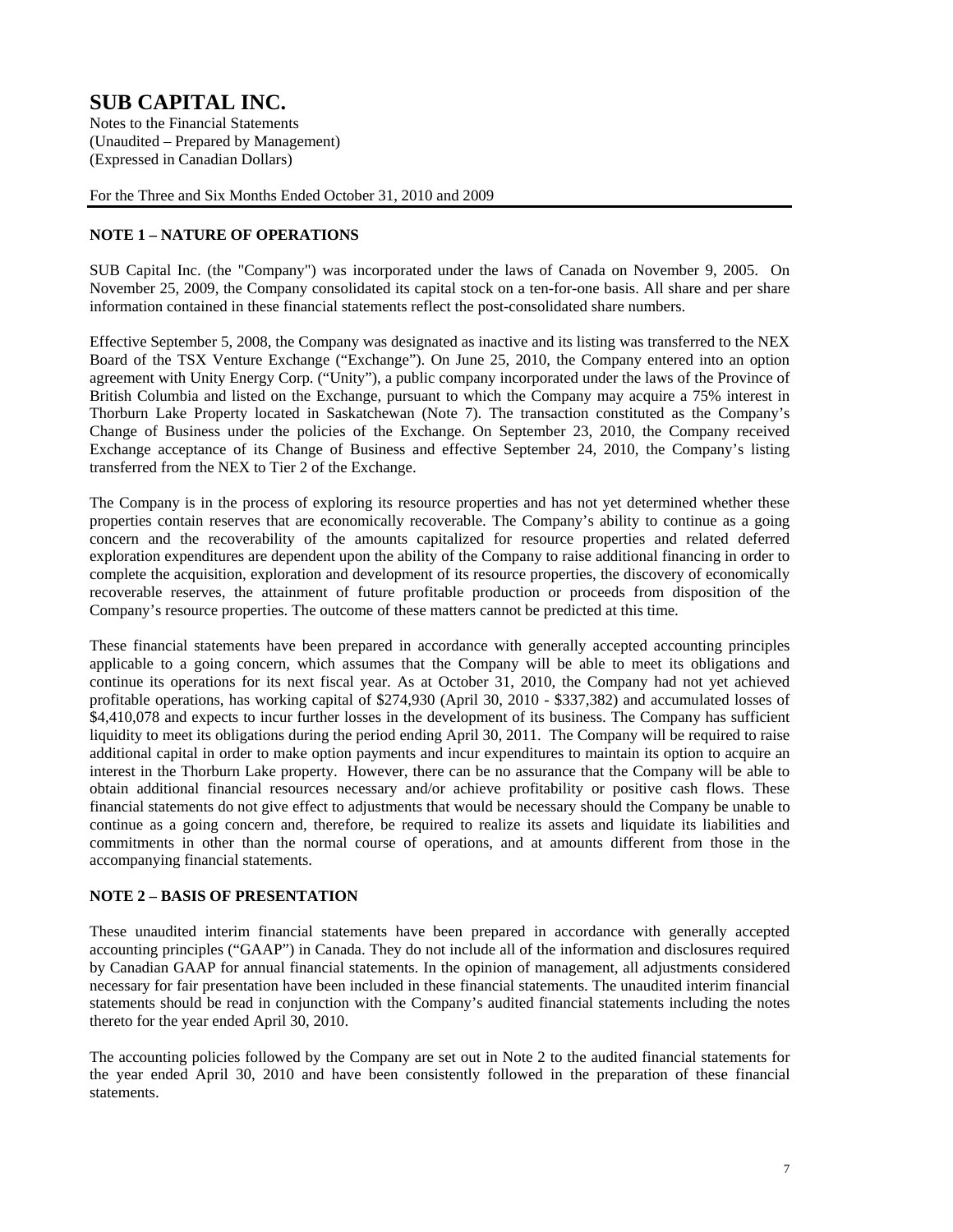(Unaudited – Prepared by Management) (Expressed in Canadian Dollars)

For the Three and Six Months Ended October 31, 2010 and 2009

### **NOTE 3 – ADOPTION OF NEW ACCOUNTING STANDARDS**

### **a) Fair Value Hierarchy**

In 2009, the CICA amended 3862, Financial Instruments – Disclosures, to include additional disclosure requirements about fair value measurement for financial instruments and liquidity risk disclosure. This amendment requires a three level hierarchy that reflects the significance of the inputs used in measuring the fair value as follows:

- Level 1 Unadjusted quoted prices in active markets for identical assets or liabilities.
- Level 2 Inputs other than quoted prices that are observable for the asset or liability either directly or indirectly.
- Level 3 Inputs that are not based on observable market data.

The amended section relates to disclosure only and did not have a material impact on the financial results of the Company.

The classification of the Company's financial instruments within the fair value hierarchy as at October 31, 2010 is included in Level 1.

### **NOTE 4 – FUTURE ACCOUNTING PRONOUNCEMENTS**

#### **a) Business Combinations/Consolidated Financial Statements/Non-Controlling Interests**

The AcSB issued CICA sections 1582, *Business Combinations*, 1601, *Consolidated Financial Statements*, and 1602, *Non-Controlling Interests*, which replaced sections 1581, *Business Combinations*, and 1600, *Consolidated Financial Statements*. CICA 1582 is effective for business combinations for which the acquisition date is on or after the beginning of the first annual reporting period beginning on or after January 1, 2011. CICA 1601 and CICA 1602 apply to interim and annual consolidated financial statements relating to years beginning on or after January 1, 2011. Early adoption is permitted for these new standards. The Company does not expect the adoption of these sections to have a material impact on its consolidated financial statements.

#### **b) International Financial Reporting Standards**

 Effective May 1, 2011, the Company's primary basis of accounting will change to International Financial Reporting Standards.

### **NOTE 5 – SHARE SUBSCRIPTION RECEIPTS IN TRANSIT**

On April 28, 2010, the Company issued 2,425,444 common shares at \$0.09 per share pursuant to a private placement which the Company's lawyer was holding against payments in transit of \$218,290. The full amount was received during the six months ended October 31, 2010.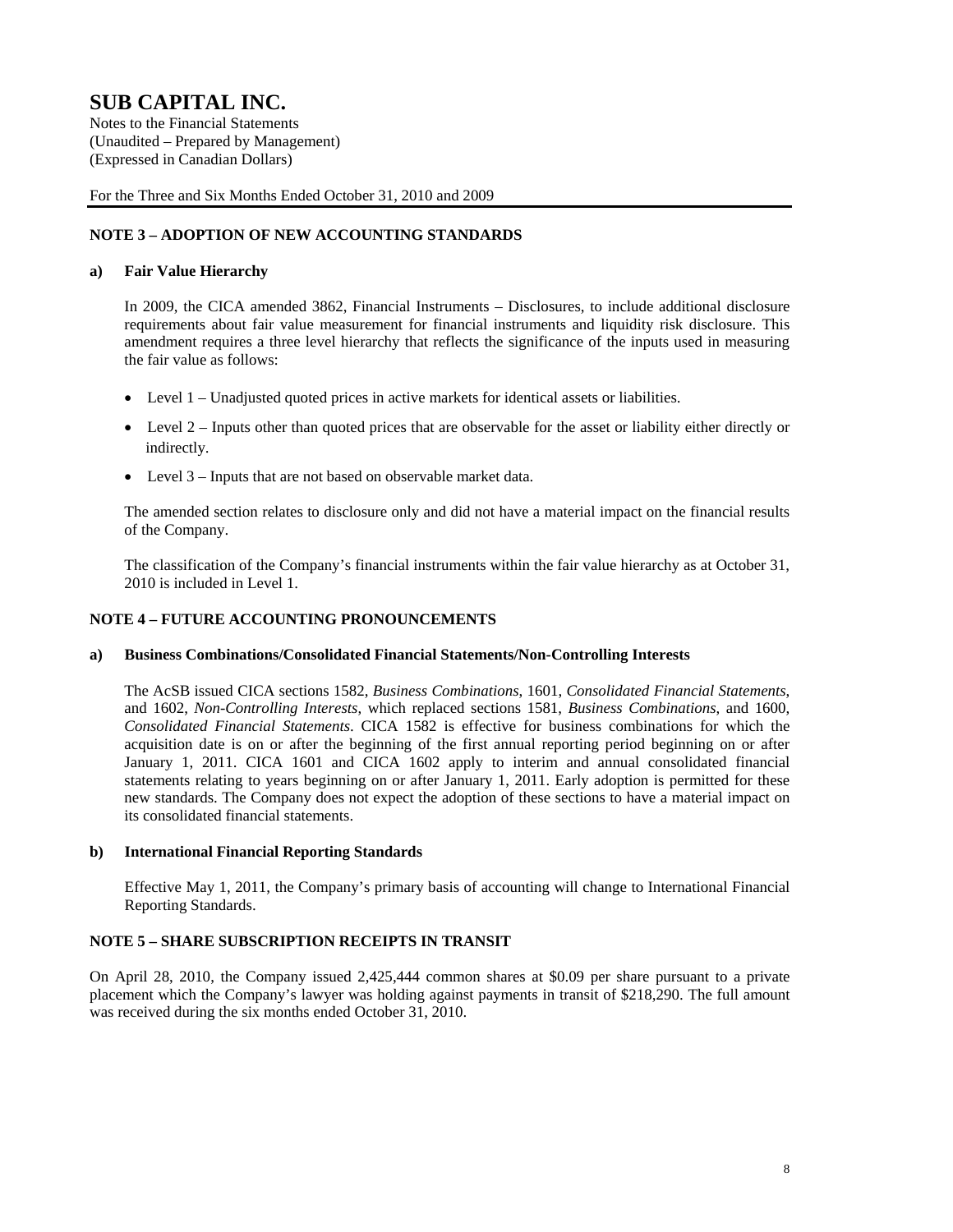(Unaudited – Prepared by Management) (Expressed in Canadian Dollars)

For the Three and Six Months Ended October 31, 2010 and 2009

### **NOTE 6 – EQUIPMENT**

|                    | Cost<br>\$ | Accumulated<br>Amortization | October 31,<br>2010<br>Net Book<br>Value<br>\$ | April 30,<br>2010<br>Net Book<br>Value<br>\$ |
|--------------------|------------|-----------------------------|------------------------------------------------|----------------------------------------------|
| Computer equipment | 2,731      | 205                         | 2,526                                          | -                                            |

### **NOTE 7 – RESOURCE PROPERTY**

|                                           | <b>Thorburn Lake Property</b> |
|-------------------------------------------|-------------------------------|
|                                           | Saskathewan, Canada           |
| <b>Balance, April 30, 2010</b>            |                               |
| <b>Acquisition Costs</b>                  |                               |
| <b>Cash Consideration</b>                 | 30,000                        |
| Others (Professional and Regulatory Fees) | 37,188                        |
| <b>Balance, October 31, 2010</b>          | 67,188                        |

On June 25, 2010, the Company entered into an option agreement with Unity Energy Corp. ("Unity") whereby the Company may earn a 75% interest in the Thorburn Lake Property located within the Athabasca Basin, in the La Ronge Mining District of northern Saskatchewan (the "Property").

Unity currently has an option to acquire a 100% undivided interest in the Property pursuant to an agreement dated February 22, 2010 with GWN Investment Ltd. ("GWN") by paying GWN an aggregate of \$610,000 over a period of three years, issuing 750,000 common shares of Unity to GWN and incurring \$2,500,000 in exploration expenditures on the Property as follows:

- a) paying GWN \$10,000 and issuing to GWN 750,000 shares of Unity on or before March 1, 2010 (completed);
- b) paying GWN a further \$100,000 on or before December 31, 2011;
- c) paying GWN a further \$200,000 on or before December 31, 2012;
- d) paying GWN a further \$300,000 on or before December 31, 2013; (payments set out in (b) through (d) are hereinafter referred to as the "Underlying Payments"); and
- e) incurring \$2,500,000 in exploration expenditures prior to February 22, 2014.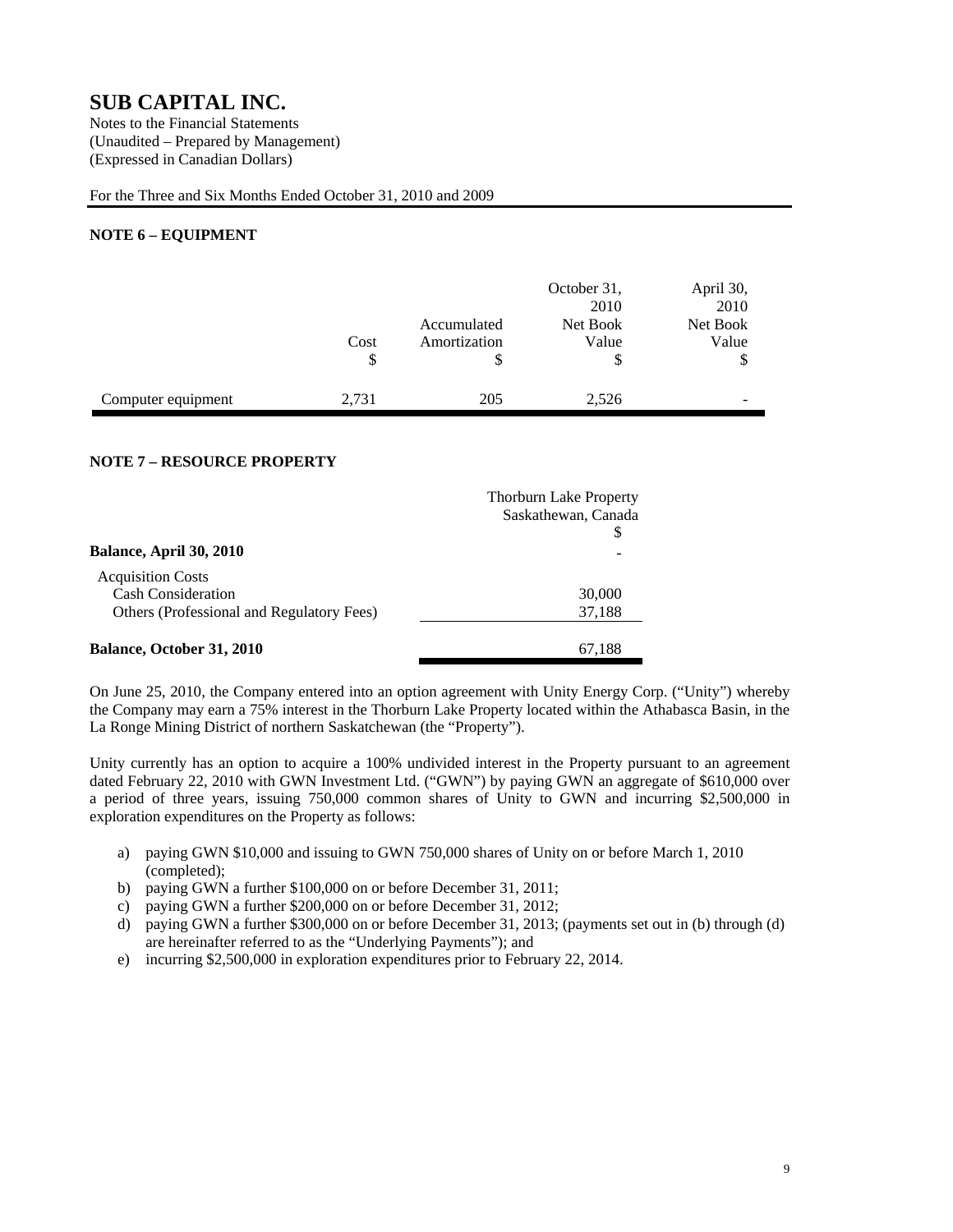(Unaudited – Prepared by Management) (Expressed in Canadian Dollars)

For the Three and Six Months Ended October 31, 2010 and 2009

### **NOTE 7 – RESOURCE PROPERTY (Continued)**

In addition, there is reserved to GWN a 1% net smelter return ("NSR") which may be purchased at any time by Unity by paying GWN \$1,000,000 less all amounts previously received by GWN as NSR payments.

The Company may exercise the Option by:

- a) paying Unity \$30,000 on or before September 26, 2010 (paid); and
- b) making the Underlying Payments directly to GWN as outlined above; and
- c) incurring \$2,400,000 in exploration expenditures prior to February 22, 2014, including not less than \$200,000 on or before December 31, 2011.

### **NOTE 8 – LOANS PAYABLE**

During the six months ended October 31, 2010, the Company arranged for loans totaling \$120,000 pursuant to loan agreements dated August 16, 2010. The loans have a term of one year maturing August 31, 2011 and bear interest at 12% per annum. Of the \$120,000 loan, \$60,000 is payable to a company controlled by an officer of the Company. During the six months ended October 31, 2010, the Company paid \$3,004 (2009 - \$Nil) in interest on the loans.

### **NOTE 9 – SHARE CAPITAL**

#### **a) Authorized**

Unlimited Number of Voting Common Shares without Par Value

#### **b) Issued and Outstanding**

|                                     | Number of<br><b>Common Shares</b> | Amount<br>S |
|-------------------------------------|-----------------------------------|-------------|
| Balance, April 30, 2009             | 3,118,498                         | 3,553,483   |
| Shares Issued for Cash (i)          | 6,011,078                         | 540,997     |
| Finder's Fees (i)                   | 489,463                           | 44,051      |
| <b>Share Issue Costs</b>            |                                   | (71, 051)   |
| Balance, April 30, 2010             | 9,619,039                         | 4,067,480   |
| Shares Issued for Cash (ii)         | 805,001                           | 72,450      |
| Finder's Fees (ii)                  | 80,500                            | 7,245       |
| Share Issue Costs (ii)              |                                   | (19, 147)   |
| Cancellation of Escrow Shares (iii) | (109, 245)                        | (42, 931)   |
| Exercise of Warrants (iv)           | 150,000                           | 18,750      |
| Balance, October 31, 2010           | 10,545,295                        | 4,103,847   |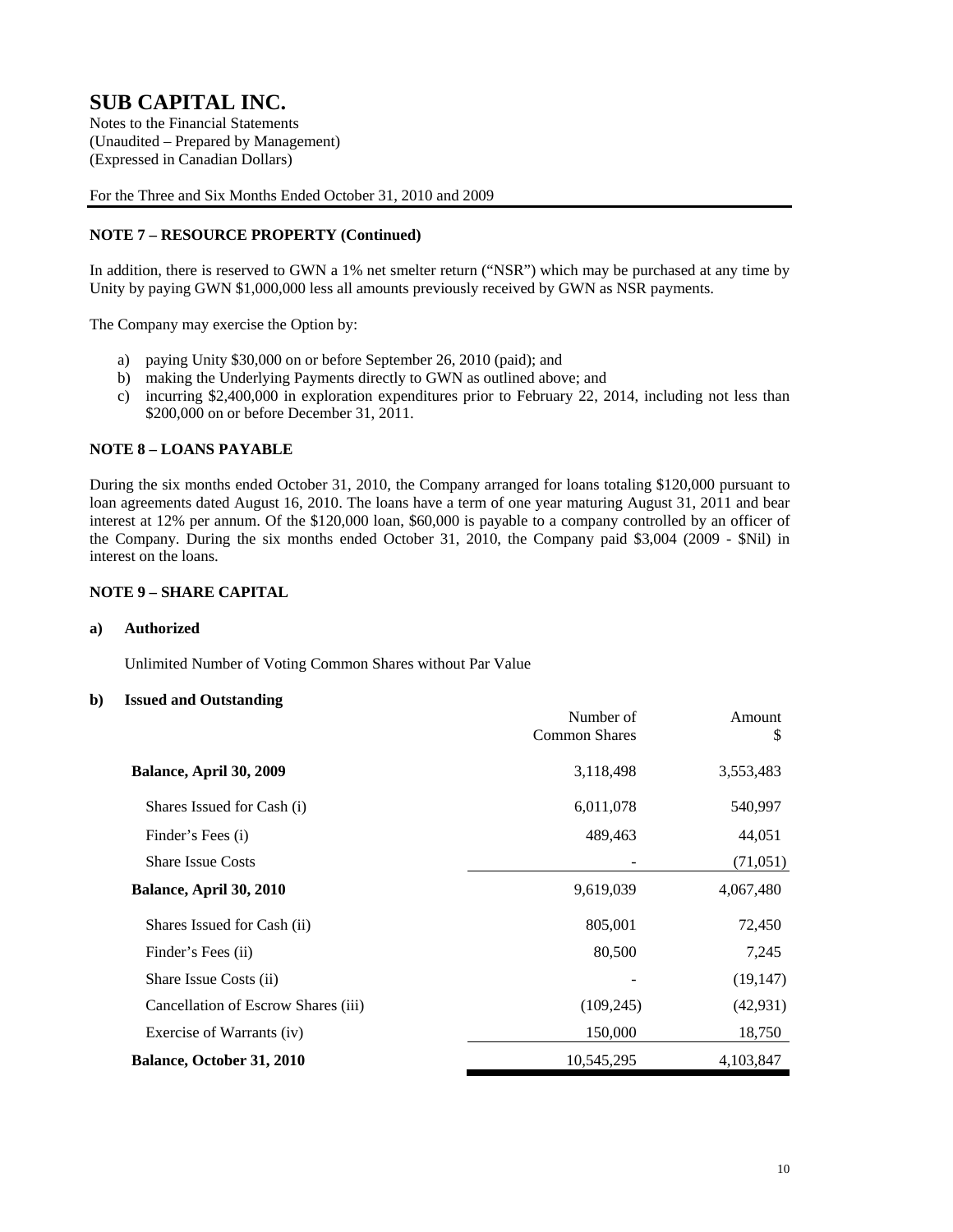(Unaudited – Prepared by Management) (Expressed in Canadian Dollars)

For the Three and Six Months Ended October 31, 2010 and 2009

### **NOTE 9 – SHARE CAPITAL (Continued)**

#### **b) Issued and Outstanding (Continued)**

- (i) During the year ended April 30, 2009, the Company closed a non-brokered private placement of 6,011,078 units at \$0.09 per unit for gross proceeds of \$540,997. Each unit consists of one common share and one common share purchase warrant entitling its holder to acquire an additional common share at \$0.125 per share on or before April 28, 2011. The Company applied the residual approach and allocated total proceeds to the common shares and none to the attached warrants. The Company paid a finder's fee consisting 489,463 common shares at a deemed price of \$0.09 per share for a gross consideration of \$44,051 and legal fees of \$27,000 totaling \$71,051.
- (ii) On May 27, 2010, the Company closed a non-brokered private placement of 805,001 units at \$0.09 per unit for gross proceeds of \$72,450. Each unit consists of one common share and one common share purchase warrant entitling its holder to acquire an additional common share at \$0.125 per share on or before May 27, 2011. The Company paid a finder's fee consisting 80,500 common shares at a deemed price of \$0.09 per share for a gross consideration of \$7,245 and legal fees of \$11,902 totaling \$19,147.
- (iii) On July 26, 2010, the Company cancelled and returned to treasury 109,245 common shares held in escrow.
- (iv) During the six months ended October 31, 2010, 150,000 common shares were issued for gross proceeds of \$18,750 on the exercise of 150,000 warrants at \$0.125 per share.

#### **c) Escrow Shares**

As of October 31, 2010, the Company has Nil (April 30, 2010 - 109,245) common shares held in escrow pursuant to the requirements of the Exchange and escrow agreement (Note 9(b)(iii)).

#### **d) Stock Options**

The Company has adopted an incentive stock option plan, which provides that the Board of Directors of the Company may from time to time, in its discretion, and in accordance with the Exchange requirements, grant to directors, officers, employees and consultants to the Company, non-transferable options to purchase common shares, provided that the number of common shares reserved for issuance will not exceed 10% of the issued and outstanding common shares of the Company. Stock options will be exercisable for a period of up to 5 years from the date of grant. Options granted during the year vested immediately. Options granted to Investor relations vest in accordance with Exchange requirements.

In connection with the foregoing, the number of common shares reserved for issuance to any individual director or officer will not exceed five percent (5%) of the issued and outstanding common shares and the number of common shares reserved for issuance to all consultants will not exceed two percent (2%) of the issued and outstanding common shares. Options may be exercised no later than 90 days following cessation of the optionee's position with the Company, provided that if the cessation of office, directorship, or consulting arrangement was by reason of death, the option may be exercised within a maximum period of twelve months after such death, subject to the expiry date of such option.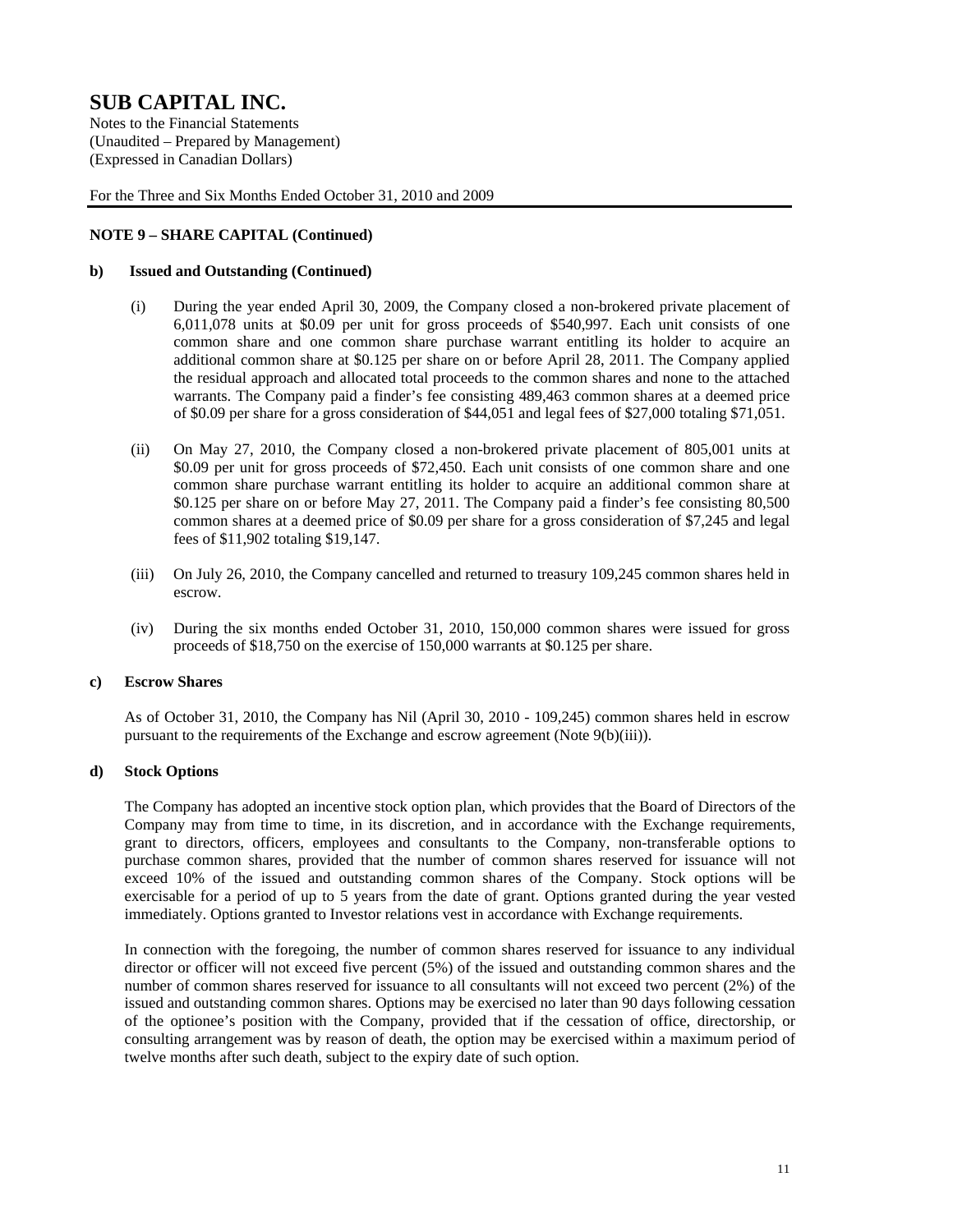(Unaudited – Prepared by Management) (Expressed in Canadian Dollars)

For the Three and Six Months Ended October 31, 2010 and 2009

### **NOTE 9 – SHARE CAPITAL (Continued)**

### **d) Stock Options (Continued)**

A summary of the status of the options outstanding follows:

|                           |           | Weighted              |
|---------------------------|-----------|-----------------------|
|                           | Number of | Average               |
|                           | Options   | <b>Exercise Price</b> |
|                           |           | \$                    |
| Balance, April 30, 2009   | 241,000   | 1.397                 |
| Forfeited                 | (241,000) | (1.397)               |
| Granted                   | 911,000   | 0.128                 |
|                           |           |                       |
| Balance, April 30, 2010   | 911,000   | 0.128                 |
| Granted                   | 136,000   | 0.22                  |
|                           |           |                       |
| Balance, October 31, 2010 | 1,047,000 | 0.14                  |

The following table summarizes the options outstanding as at October 31, 2010:

|            | Weighted         |          |                    |             |
|------------|------------------|----------|--------------------|-------------|
|            | Average          | Exercise |                    | Number of   |
| Number     | Remaining        | Price    |                    | Options     |
| of Options | Contractual Life | \$       | <b>Expiry Date</b> | Exercisable |
|            |                  |          |                    |             |
| 311,000    | 4.30 years       | 0.135    | February 15, 2015  | 311,000     |
| 600,000    | 4.44 years       | 0.125    | April 7, 2015      | 600,000     |
| 136,000    | 9.90 years       | 0.220    | September 23, 2020 | 136,000     |
| 1,047,000  | 5.11 years       | 0.14     |                    | 1,047,000   |

During the six months ended October 31, 2010, the Company recognized stock-based compensation expense of \$27,739 (2009 - \$Nil) for stock options granted to directors, officers and employees.

The fair value of stock options was estimated using the Black-Scholes options pricing model with the following weighted average assumptions:

|                                        | 2010    | 2009 |
|----------------------------------------|---------|------|
| Risk-Free Annual Interest Rate         | 1.44%   |      |
| Expected Annual Dividend Yield         | $0\%$   |      |
| <b>Expected Stock Price Volatility</b> | 225%    |      |
| Average Expected Life of Options       | 3 years |      |

The weighted average fair value of stock options granted during the six months ended October 31, 2010 was \$0.20 (2009 – \$Nil) per share.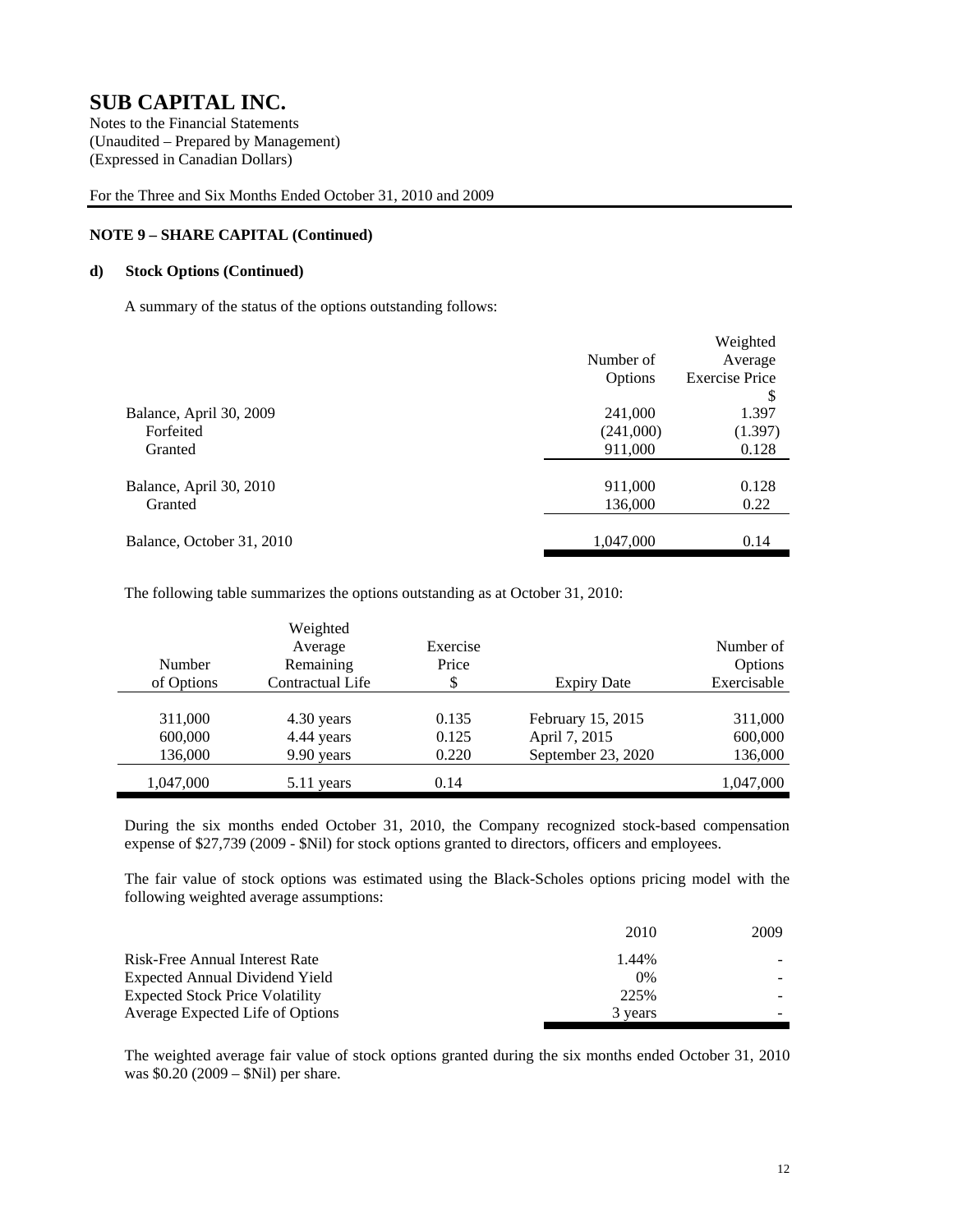(Unaudited – Prepared by Management) (Expressed in Canadian Dollars)

For the Three and Six Months Ended October 31, 2010 and 2009

### **NOTE 9 – SHARE CAPITAL (Continued)**

#### **e) Warrants**

Each whole warrant entitles the holder to purchase one common share of the Company. A summary of the status of the warrants outstanding follows:

|                           |           | Weighted              |
|---------------------------|-----------|-----------------------|
|                           | Number of | Average               |
|                           | Warrants  | <b>Exercise Price</b> |
|                           |           | \$                    |
| Balance, April 30, 2009   | 1,385,352 | 1.420                 |
| Issued                    | 6,011,078 | 0.125                 |
|                           |           |                       |
| Balance, April 30, 2010   | 7,396,430 | 0.370                 |
| Issued                    | 805,001   | 0.125                 |
| Exercised                 | (150,000) | 0.125                 |
|                           |           |                       |
| Balance, October 31, 2010 | 8,051,431 | 0.348                 |
|                           |           |                       |

The following table summarizes the share purchase warrants outstanding at October 31, 2010:

|             | Weighted         |          |                    |
|-------------|------------------|----------|--------------------|
|             | Average          | Exercise |                    |
| Number      | Remaining        | Price    |                    |
| of Warrants | Contractual Life | \$       | <b>Expiry Date</b> |
|             |                  |          |                    |
| 125,000     | 1.20 years       | 2.000    | January 12, 2012   |
| 916,666     | $1.52$ years     | 1.500    | May 9, 2012        |
| 343,686     | 2.12 years       | 1.000    | December 12, 2012  |
| 5,861,078   | 0.49 years       | 0.125    | April 28, 2011     |
| 805,001     | $0.57$ years     | 0.125    | May 27, 2011       |
| 8,051,431   |                  |          |                    |

#### **NOTE 10 – CONTRIBUTED SURPLUS**

A continuity of contributed surplus is as follows:

| Balance, April 30, 2009                                                   | 491,605           |
|---------------------------------------------------------------------------|-------------------|
| Stock-based compensation                                                  | 88,600            |
| Balance, April 30, 2010<br>Cancellation of escrow shares (Note 9(b)(iii)) | 580,205<br>42.931 |
| Stock-based compensation                                                  | 27,739            |
| Balance, October 31, 2010                                                 | 650.875           |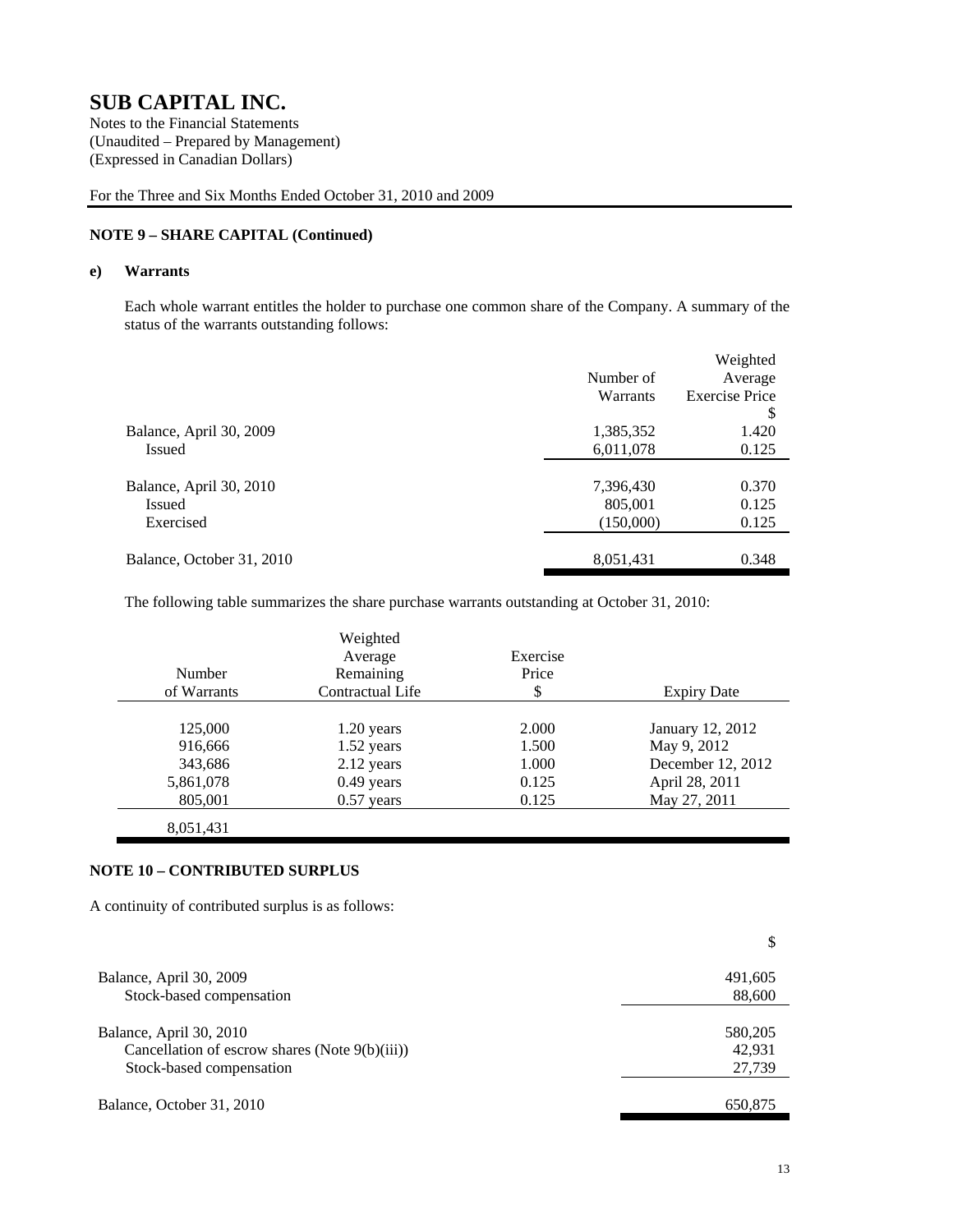(Unaudited – Prepared by Management) (Expressed in Canadian Dollars)

For the Three and Six Months Ended October 31, 2010 and 2009

### **NOTE 11 – RELATED PARTY TRANSACTIONS**

During the six months ended October 31, 2010 and 2009, in addition to a related party transaction described in Note 8, the Company entered into the following transactions with directors, officers and companies controlled by them:

|                                 | 2010   | 2009   |
|---------------------------------|--------|--------|
|                                 | \$     | \$     |
| Management fees                 | 7,500  |        |
| Office, rent and administration | 13,400 |        |
| Legal fees                      | 28,443 |        |
| Interest paid                   | 1,502  | 13,495 |
| Premium paid                    |        | 11,208 |
|                                 | 50,845 | 24,703 |

Included in prepaid expenses was a rent deposit of \$1,200 (April 30, 2010 - \$Nil) paid to companies with an officer in common.

Included in accounts payable and accrued liabilities was a legal fee of \$Nil (April 30, 2010 - \$9,800) payable to a company with an officer in common.

These transactions are in the normal course of business operations and are measured at the exchange amount, which is the amount of consideration established and agreed to by the related parties.

### **NOTE 12 – FINANCIAL INSTRUMENTS**

The Company manages its exposure to financial risks, including foreign exchange risk and interest rate risk, based on a framework to protect itself against adverse rate movements. All transactions undertaken are to support the Company's ongoing business and the Company does not acquire or issue derivative financial instruments for trading or speculative purposes. The Company's Board of Directors oversees management's risk management practices.

As at October 31, 2010, the Company's financial instruments consist of cash and cash equivalents, amounts receivable, accounts payable and accrued liabilities and loans payable.

Cash and cash equivalents are designated as held-for-trading and carried at their fair values. Amounts receivable is classified as a loan and receivable and carried at its amortized cost. Accounts payable and accrued liabilities and loans payable are classified as other financial liabilities and carried at their amortized cost.

The fair values of these financial instruments approximate their carrying values due to their short-term nature and/or the existence of market related interest rate on the instruments.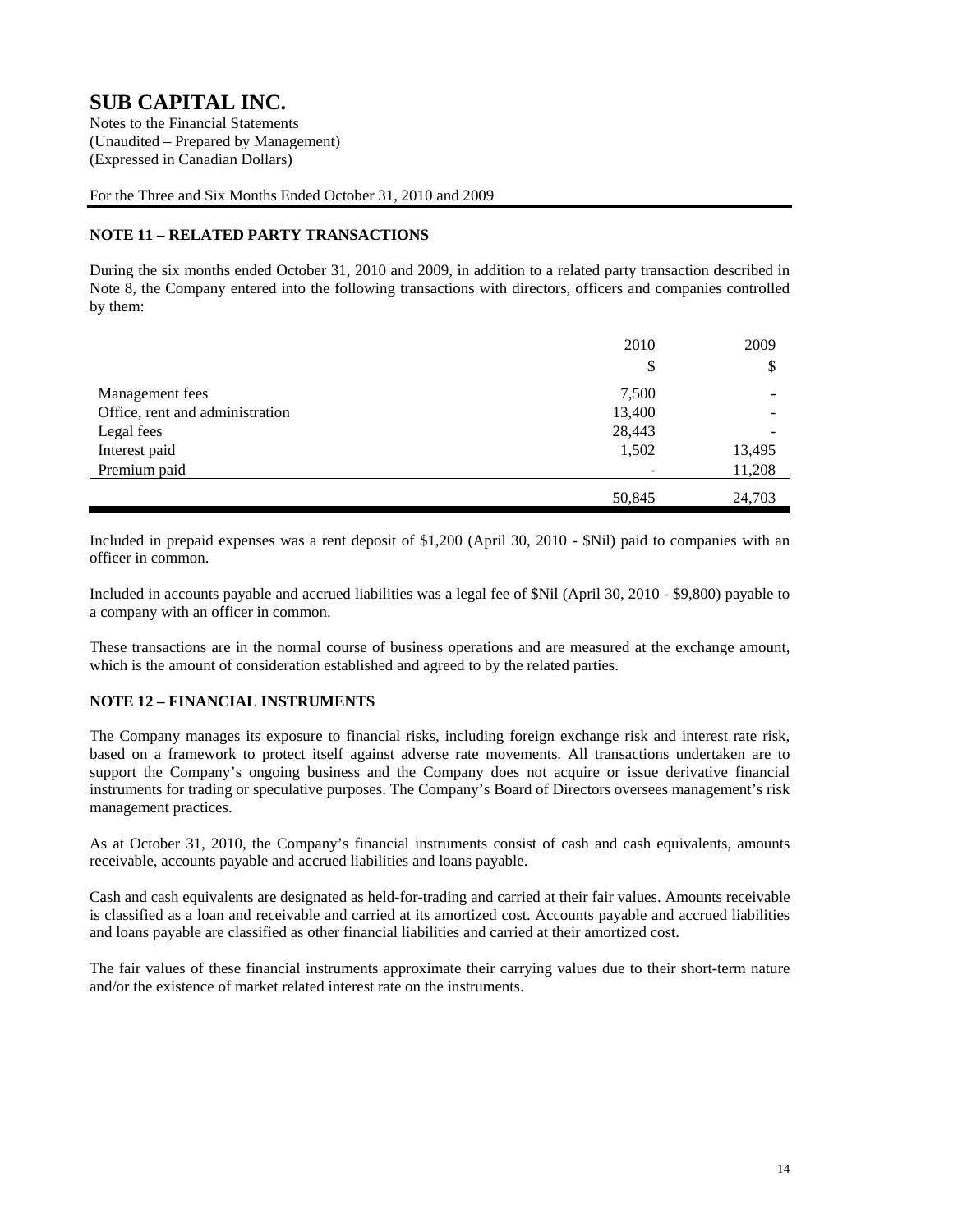(Unaudited – Prepared by Management) (Expressed in Canadian Dollars)

For the Three and Six Months Ended October 31, 2010 and 2009

### **NOTE 12 – FINANCIAL INSTRUMENTS (Continued)**

The risk exposure is summarized as follows:

### **a) Credit Risk**

Credit risk is the risk of an unexpected loss if a customer or third party to a financial instrument fails to meet its contractual obligations. The Company is subject to credit risk on the cash balances at the bank, its short-term bank guaranteed investment certificates and amounts receivable. Cash and cash equivalents consisting of Guaranteed Investment Certificates ("GICs") have been invested with Schedule 1 banks or equivalents, with its cash held in Canadian based banking institutions, authorized under the Bank Act to accept deposits, which may be eligible for deposit insurance provided by the Canadian Deposit Insurance Corporation. The amounts receivable consist primarily of harmonized sales tax recoverable of \$24,866 and interest receivable of \$182.

### **b) Liquidity Risk**

The Company's approach to managing liquidity is to ensure that it will have sufficient liquidity to settle obligations and liabilities when due. As at October 31, 2010, the Company had cash and cash equivalents of \$375,545 to settle current liabilities of \$126,863 which consist of accounts payable that are considered short term and settled within 30 days and interest bearing loans which shall be repaid on or before August 31, 2011. The Company has sufficient capital to meet its requirements through the end of fiscal 2011.

### **c) Market Risk**

#### **(i) Interest Rate Risk**

Interest rate risk is the risk that the fair value or future cash flows of a financial instrument will fluctuate because of changes in market interest rates.

The Company's cash and cash equivalents attract interest at floating rates and have maturities of 90 days or less. The Company's short-term investment is invested in GICs with greater than 90 day terms but not greater than one year. These GICs have a fixed interest rate for the term of the deposit. The interest on cash and GICs is typical of Canadian banking rates, which are low at present and the conservative investment strategy mitigates the risk of deterioration to the investment. A change of 100 basis points in the interest rates would not be material to the financial statements.

### **(ii) Commodity Price Risk**

Commodity price risk is the risk of financial loss resulting from movements in the price of the Company's commodity inputs and outputs. The Company's risk relates primarily to the expected output to be produced at its resource property described in note 7 of these financial statements of which production is not expected in the near future.